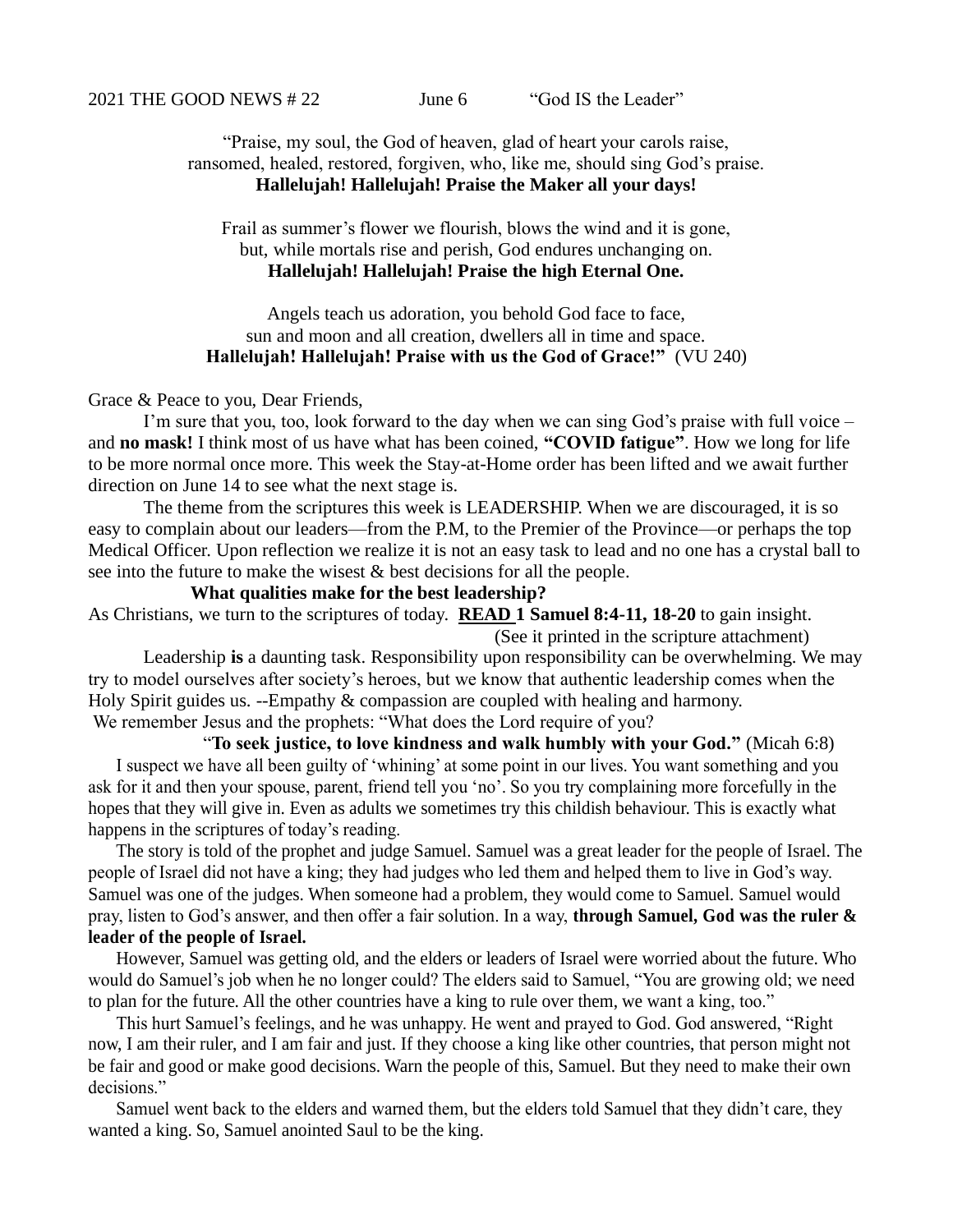The people had whined as they wanted something different. So God ( through Samuel) let them make their own decision. The people got what they wanted; Saul became the new ruler, and the people celebrated. But in the end, it didn't work out as they hoped. Saul was not a good king. Saul made a lot of mistakes.

Eventually, God's plan does come to fruition: David is anointed king and it is through his linage that **Jesus is** born –the true Holy One of God. And here is **our authentic model for leadership!**

Whether we are a leader—or a follower, we all truly seek wholeness.--not wanting to be at odds with ourselves, others, or our God. One of the stories that I read this week talked about this brokenness that humanity lives with. It is Terry Valluy who writes: **"It's broken!"** Tears streamed down his son's face as water poured out of his snow globe, and the world inside was destroyed. This small toy, which had brought him so much joy, could not be fixed and now was a source of sorrow. Terry says, "I wonder if this is how God feels seeing the brokenness of our world. But unlike my son's snow globe, our world isn't being thrown away. God has a plan to redeem it, one that's already been put in motion through the birth, death and resurrection of Jesus Christ."

Terry's son's broken snow globe was edged with glass and too dangerous to be kept. Likewise our world is often filled with trials, suffering and wrongs which can bring unhappiness & even danger. But God does not abandon us. **"I will never fail you. I will never abandon you".** (Hebrews 13:5) Terry concludes: "While it may be simple, it's not easy. Although it's not always easy to get up early each morning to spend time with God, every time I do my day is better for it. God's word helps us grow in faith and reassures us that God—the good Leader, is redeeming the brokenness in this world".

## **"God IS the leader"--the best one!** AMEN!

**Our Prayer:** Eternal God, Help us to follow you more closely. Grant us patience, grace and mercy, and empower us to extend the same to others we come in contact with. Indeed, it is your Holy Spirit that is "like a rock, under our feet, like a starry night sky, over our head and always our home evermore, --now & forever.

## Amen.

For the MERRY HEART: These came in the email with the title **EMPATHY.** --Some wit & wisdom. 1. **Jim was traveling in Kenya and he met a refugee from Zimbabwe He said he hadn't eaten anything in over 3 days and looked extremely skinny and unhealthy. So Jim offered him the rest of the sandwich he was eating.**

The first thing the man said was, "We can share it.

2. **Yesterday, in the gentlest voice, my 8-year-old grand daughter asked me to start recycling. I chuckled and asked, "Why?" She replied, "So you can help me save the planet." I smiled and asked, "And why do you want to save the planet?"**

**Because that's where I keep all my stuff.**

**3. Sylvia watched her dog get run over by a car, she sat on the side of the road holding him and crying. And just before he died;**

He licked the tears off her face.

4.**Today, when I witnessed a 27-year-old breast cancer patient laughing happily at her 2 year-old daughter's antics, I suddenly realized that**, –

I need to stop complaining about my life & start celebrating it again.

We are still hoping to have the Joint Board on June 20 at 2:00 and perhaps an OUT DOOR SERVICE on June 27—stay tuned!

Live fully **Love generously** Be all God calls you to be